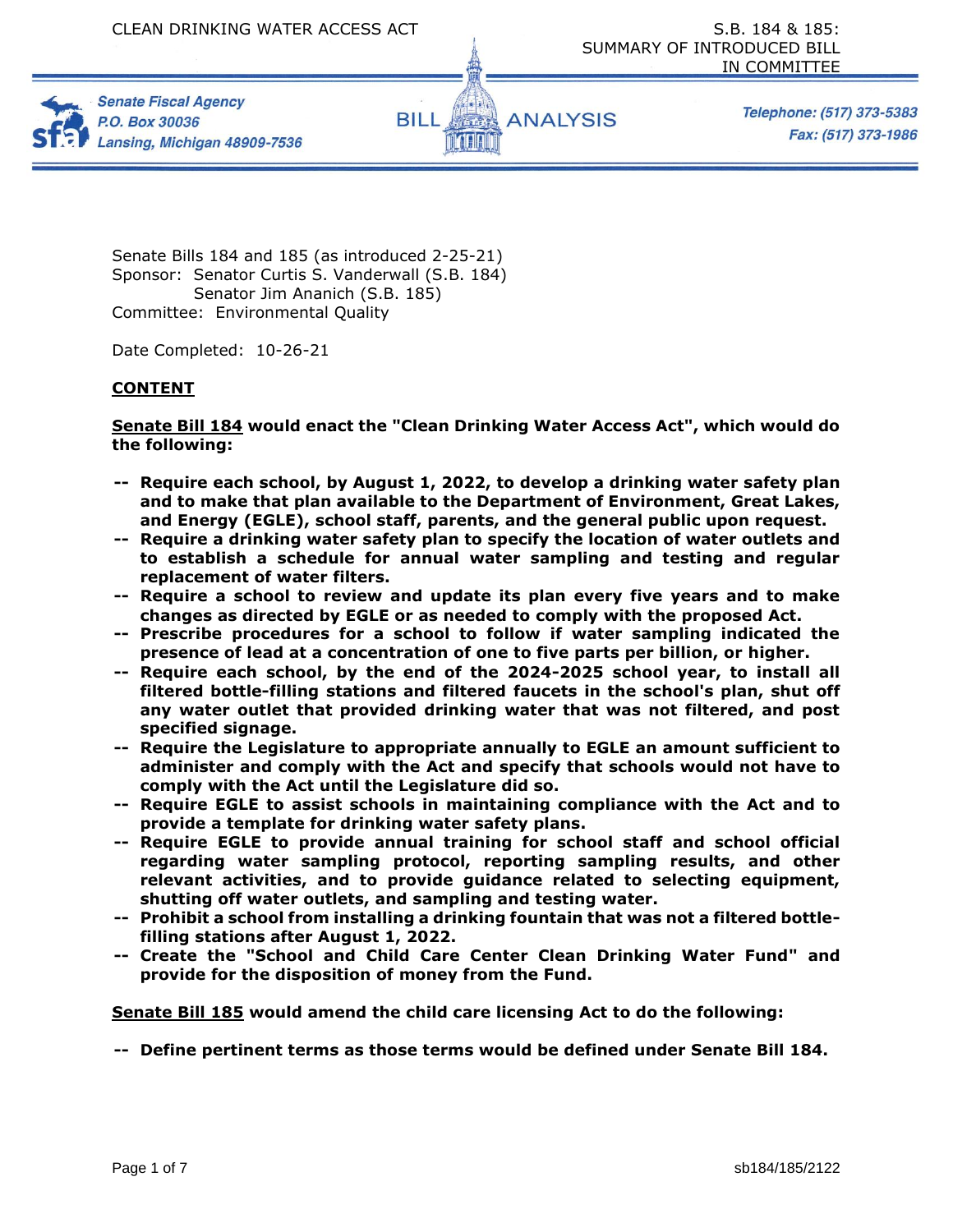- **-- Require a child care center to develop a drinking water safety plan within one year of the bill's effective date and to make that plan available to EGLE, center staff, and parents upon request.**
- **-- Require a drinking water safety plan to specify the location of water outlets and to establish a schedule for annual water sampling and testing and regular replacement of water filters.**
- **-- Require a child care center to review and update its plan every five years and to make changes as directed by EGLE or as needed to comply with the bill.**
- **-- Prescribe procedures for a child care center to follow if water sampling indicated the presence of lead at a concentration of one to five parts per billion, or higher, that are substantially similar to those proposed in Senate Bill 184.**
- **-- Require a child care center to retain certain records pertaining water sampling and testing for at least two years and to make those documents available to EGLE upon request.**
- **-- Require each child care center, by August 1, 2022, to convert all faucets for drinking water to filtered faucets, place certain signage, and ensure that any water given to children at a child care center was from a filtered source that met the bill's requirements.**
- **-- Require EGLE to assist each child care center in maintaining compliance with the bill's requirements and to provide to child care centers information, guidance, and training that was substantially similar to that prescribed in Senate Bill 184.**
- **-- Require all child care center staff responsible for the provision or oversight of children's access to drinking water, by August 1, 2021, and every five years thereafter, to participate in training provided by EGLE.**

# **Senate Bill 184**

# Drinking Water Safety Plan; Schools

The Clean Drinking Water Access Act would require each school, by August 1, 2022, to develop a drinking water safety plan. The school would have to make that plan available to EGLE, school staff, parents and guardians, and the general public upon request. The plan would have to specify the location of each water outlet using one of the following categories:

- -- The location where a water outlet would be maintained to deliver water for human consumption, whether as drinking water or a component of a food or beverage, using either a) the location where filtered bottle-filling station would be maintained (the plan would have to provide for the maintenance of at least one filtered bottle-filling station for every 100 occupants of the school); or b) the location where a filtered faucet would be maintained (filtered faucets could be used only when the installation of a bottle-filling station was not feasible but a water outlet was necessary).
- -- The location where a water outlet would be maintained for purposes other than for human consumption.
- -- The location where a water outlet would be shut off or rendered permanently inoperable.

"Filtered bottle-filling station" would mean an apparatus that meets all of the following requirements:

- -- Is connected to building plumbing.
- -- Filters water.
- -- Is certified to meet NSF/ANSI standard 53 for lead reduction and NSF/ANSI standard 42 for particulate removal.
- -- Has a light or other device to indicate filter performance.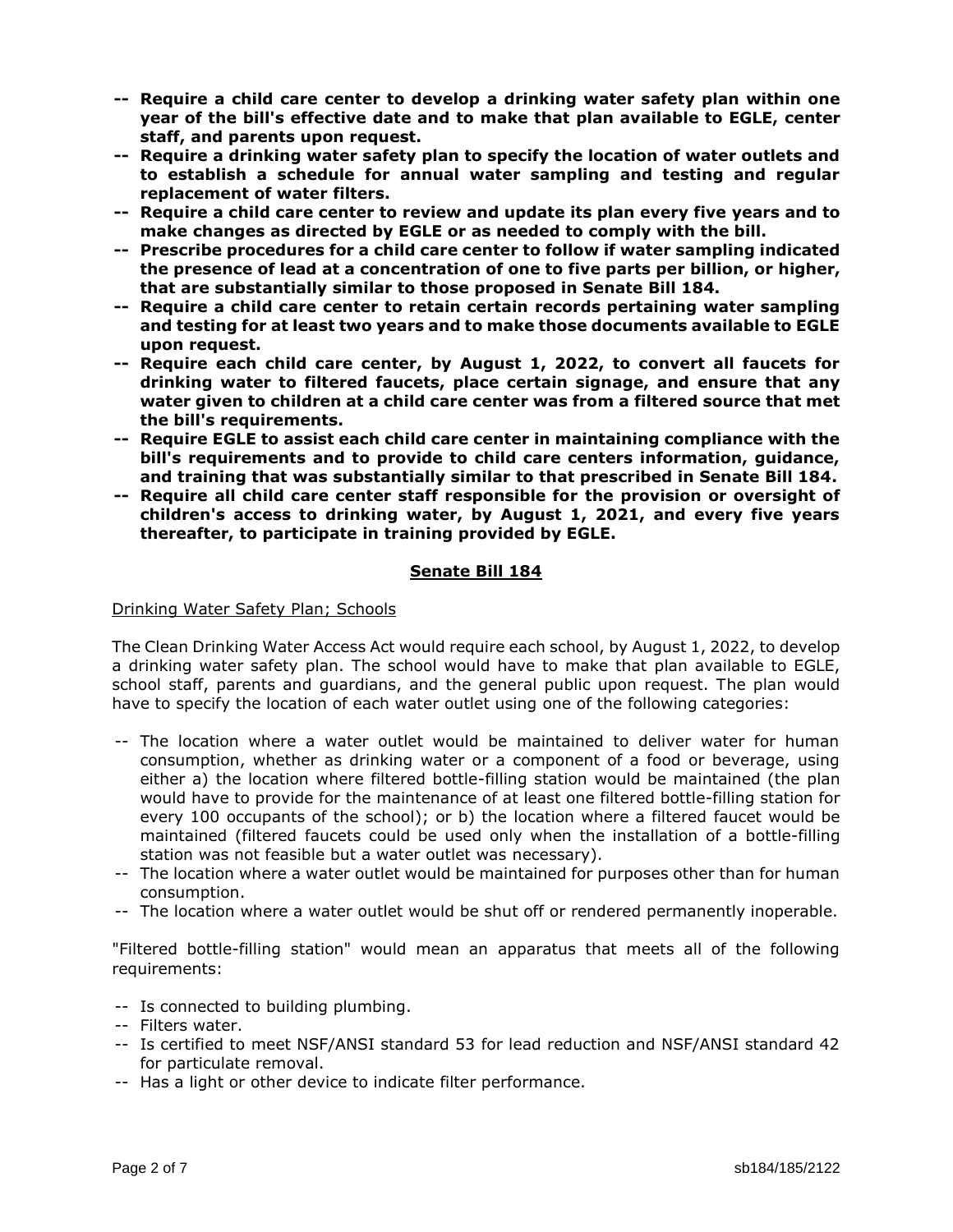- -- Is designed to fill drinking bottles or other containers used for personal water consumption.
- -- Has a bubbler fixture that allows the user to drink directly from a stream of flowing water without the use of any accessory.

"Bubbler fixture" would mean a fixture on a drinking water fountain through which water is forced up in a small arc from a nozzle that allows an individual to drink from the arc directly. "Filtered faucet" would mean a faucet that includes at the point of use a filter that is certified to meet NSF/ANSI standard 53 for lead reduction and NSF/ANSI standard 42 for particulate removal.

The plan also would have to establish a schedule for when each of the following would occur:

- -- Annual water sampling and testing of the filtered water at each bottle-filling station and filtered faucet in the school to ensure that the filters were properly installed and provided water with a lead concentration for less than one part per billion.
- -- Regular replacement of the filter for each bottle-filling station and filtered faucet in compliance with the manufacturer instructions or EGLE recommendations.

Each school would have to review and update its plan every five years and would have to make changes as directed by EGLE or as needed to comply with the Act. A school also would have to comply with the schedules described above.

By the end of the 2024-2025 school year, each school would have to do the following:

- -- Install all filtered bottle-filling stations and filtered faucets as indicated in the plan and not already in existence.
- -- Shut off or render permanently inoperable any water outlet that provided water for human consumption that was not a filtered bottle-filling station or filtered faucet.
- -- Post a conspicuous sign near each water outlet that indicated whether the outlet was intended to provide water for human consumption.

A school could not install a drinking fountain after August 1, 2022, unless it was a filtered bottle-filling station. "Drinking fountain" would mean a plumbing fixture that is connected to the potable water distribution system and drainage system that allows a user to obtain a drink directly from a stream of flowing water without the use of any accessory.

### Water Sampling and Testing; Procedures

Filtered water collected for sampling and resampling under the bill would have to be drawn from the bubbler of a filtered bottle-filling station or filtered faucet. The filtered water would have to be collected in a 250-milliliter bottle on a Monday morning before any water use occurred at the school.

If the water sampling and testing indicated the presence of lead at a concentration of one part per billion or more but *not more* than five parts per billion, the school would have to do all of the following:

- -- Immediately check the status of the filter or filters at the bottle-filling station or filtered faucet and replace the filter or filters if the status light indicated that replacement was or would soon be required.
- -- Ensure that the bottle-filling station or filtered faucet was properly installed.
- -- Resample and retest the filtered water.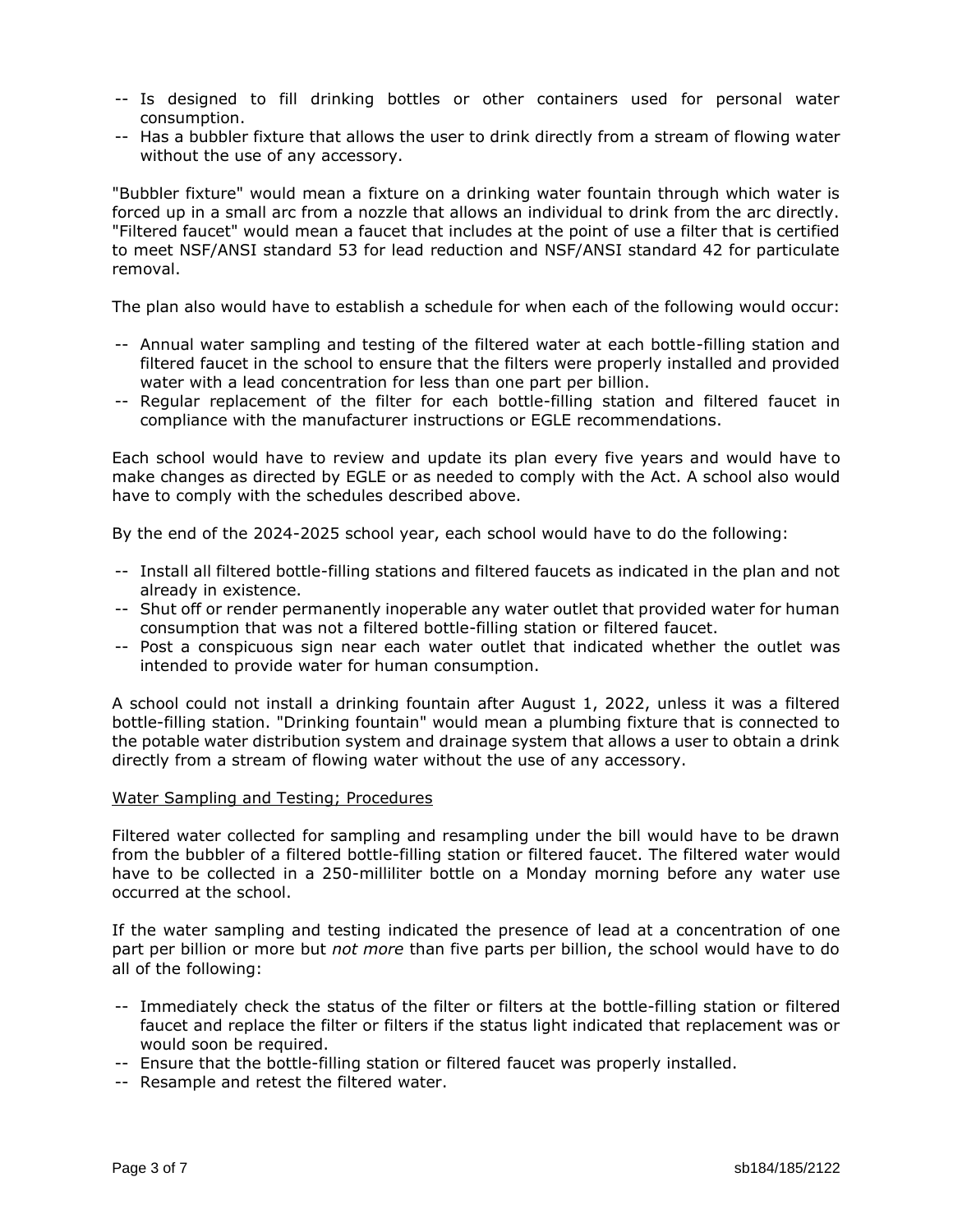If the retest indicated the presence of lead at concentration of one part per billion or more but no more than five parts per billion, the school would have to do both of the following:

- -- Send a copy of the test results and document that listed the make and model of the bottlefilling station or filtered faucet and filter cartridge to EGLE.
- -- Consult with EGLE and the bottle-filling or filtered faucet manufacturer.

If a test performed on a sample of filtered water from a bottle-filling station or filtered faucet indicated the presence of lead at a concentration of *more than* five parts per billion, the school would have to do all of the following:

- -- Immediately shut off or otherwise render inoperable the water outlet.
- -- Post a conspicuous sign near the water outlet that stated the water outlet was inoperable because of contamination and maintained the sign until it was returned to service.
- -- Replace the filter in the bottle-filling station or filtered faucet.
- -- Resample and retest the filtered water.
- -- Return the water outlet to service if the testing indicated the presence of lead at a concentration of no more than five parts per billion.
- -- If the testing indicated the presence of leading at a concentration of one part per billion or more but less than five parts per billion, then check the status of the filters, ensure the bottle-filling station, or filtered faucet was properly installed, then retest the water.

If the retesting indicated the presence of lead at a concentration of more than five parts per billion, the school would have to do both of the following:

- -- Within 30 days after receiving the test results, send a copy of the results to EGLE and each parent or guardian of a student enrolled in the school (the copy would have to contain a notice that included information provided by EGLE and the health effects of lead exposure and ways to reduce childhood lead exposure).
- -- Develop a remediation plan in consultation with EGLE and the water supplier.

### Department Responsibilities

The Legislature would have to appropriate to EGLE an amount sufficient to administer and comply with the Act's requirements each year. Schools would not have to comply with the Act unless the Legislature had appropriated sufficient funds.

The Department would have to assist each school in maintaining compliance with the Act and would have to do all of the following:

- -- Provide a template for the plan.
- -- Make available annual training for school staff and school officials regarding the sampling protocol, reporting process for sampling results, and other activities relevant to compliance with the bill.

The Department also would have to provide guidance on all of the following:

- -- Factors that a school should consider when selecting bottle-filling stations, filtered faucets, and filters.
- -- How to shut off or render permanently inoperable a water outlet.
- -- How to sample and test water from a bottle-filling station or filtered faucet for lead and other contaminants.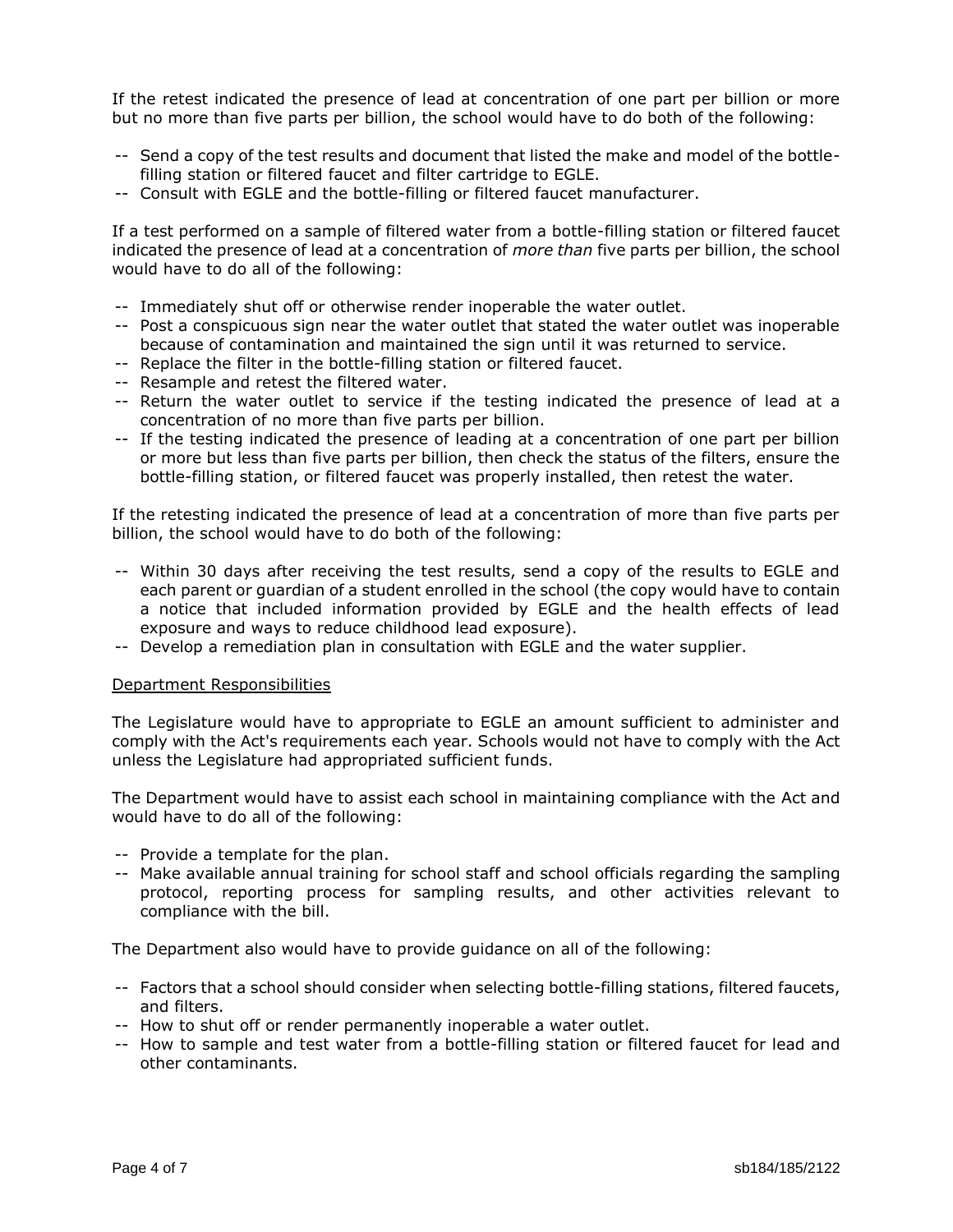## The School and Child Care Center Clean Drinking Water Fund

The School and Child Care Center Clean Drinking Water Fund would be created within the State Treasury. The State Treasurer could receive money or other assets from any source for deposit into the Fund. The Treasurer would have to credit to the Fund interest and earning from Fund investments. Money in the Fund at the close of the fiscal year would remain in the Fund and would not lapse into the General Fund.

The Department would be the administer of the School and Child Care Center Clean Drinking Water Fund for auditing purposes. The Department would have to spend money from the Fund, upon appropriation, only to create and operate a program to assist child care centers in low-income geographic areas and schools with all of the following:

- -- The one-time acquisition and installation of bottle-filling stations and filtered faucets, in compliance with the plan.
- -- Maintenance of bottle-filling stations and filtered faucets and replacements of filters.
- -- Costs associated with water sampling and testing.

"Low-income geographic area" would mean census tract where the median household income is at or below 100% of the Federal poverty guidelines published annually in the Federal Register by the US Department of Health and Human Services under its authority to revise the poverty line under 42 USC 9902.

"Child care center" would mean that term as defined in Section 1 of the child care licensing Act: a facility, other than a private residence, receiving one or more children under 13 years of age for care for periods of less than 24 hours a day, where the parents or guardians are not immediately available to the child.

The Department could award grants to operate the program and could require matching contributions for the program. If it would achieve cost savings over independent purchases, EGLE could purchase and provide to program beneficiaries bottle-filling stations, filtered faucets, and filters.

## **Senate Bill 185**

## Drinking Water Safety Plan; Child Care Centers

The bill would amend the child care licensing Act to require each child care center to develop a drinking water safety plan within one year after the bill's effective date. The child care center would have to make the plan available upon request to EGLE, a staff member, or a parent or guardian of a child enrolled in the child care center. The plan would have to specify the locations water outlets would be maintained to deliver water for human consumption, whether as drinking water or a component of a food or beverage, using the following categories:

- -- Locations where filtered bottle-filling station would be maintained.
- -- Locations where filtered faucets would be maintained.
- -- Locations where unfiltered drinking fountains would be maintained.

The plan would have to specify, by category, locations where water outlets would be maintained for purposes other than to deliver water for human consumption and of water outlets that would be taken out of service.

The plan also would have to establish a schedule for when each of the following would occur: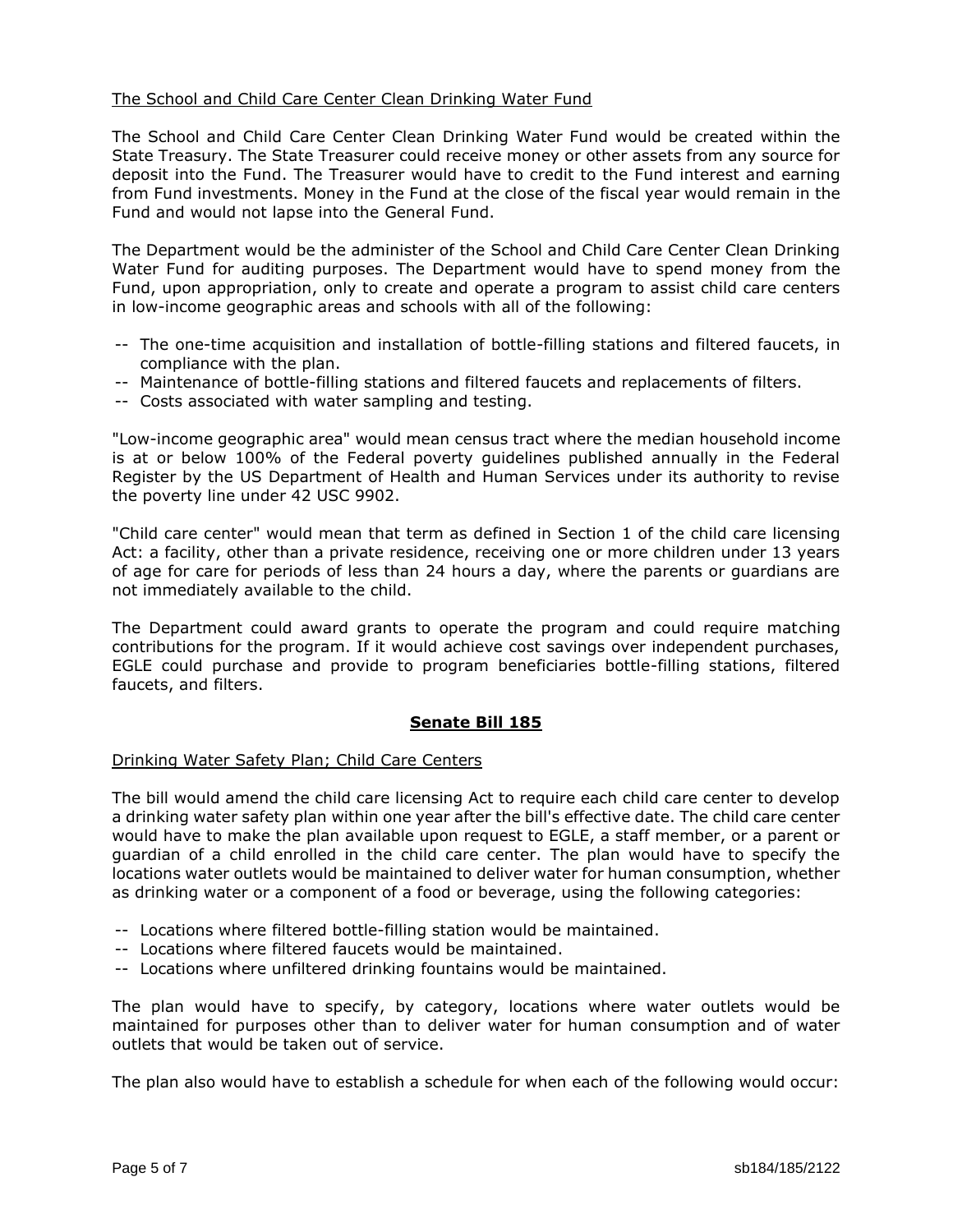- -- Annual water sampling and testing of filtered water from each filtered bottle-filling station to ensure that the filter or filters were properly installed and provided water with a lead concentration for less than one part per billion.
- -- Regular replacement of the filter or filters for each filtered bottle-filling station and filtered faucet in compliance with the manufacturer instructions or EGLE recommendations.

Each child care center would have to review and update the plan every five years and would have to make changes as needed or as directed by EGLE. A child care center would have to comply with the water sampling and testing, and filter replacement schedules indicated in its plan. The water testing methods and procedures to be followed if lead were detected would be substantially similar to those proposed in Senate Bill 184.

Under the bill, a child care center would have to retain the following documents for at least two years and make them available to EGLE upon request:

- -- Records of the dates when the child care center performed water sampling and testing.
- -- Original copies of the results of all water sampling and testing.
- -- Records of the dates when and locations where filters were installed or replaced.
- -- Installation instructions for each filter installed by the child care center.

### Additional Requirements

By August 1, 2022, each child care center would have to do all of the following in a manner consistent with its drinking water safety plan:

- -- Post a conspicuous sign near any unfiltered drinking water fountain that stated that the water was unfiltered and could contain lead.
- -- Convert all faucets designated for human consumption to filtered faucets.
- -- Post a conspicuous sign near each water outlet that indicated whether the outlet was intended to provide water for human consumption.
- -- Ensure that any water furnished to children by the child care center was from a filtered faucet or other filtered source that was certified to meet NSF/ANSI standard 53 for lead reduction and NSF/ANSI standard 42 for particulate removal.

If a child care center were in a school building that complied with the requirements of the Clean Drinking Water Access Act proposed under Senate Bill 184, it would be considered to comply with the bill's requirements.

### Department Responsibilities

The Department would have to assist each child care center in maintaining compliance with the bill's requirements and would have to provide to child care centers information, guidance, and training that was substantially similar to that prescribed in Senate Bill 184. By August 1, 2021, and every five years thereafter, all child care center staff responsible for the provision or oversight of children's access to drinking water would have to participate in training provided by EGLE.

MCL 722.111 (S.B. 185) Legislative Analyst: Dana Adams

### **FISCAL IMPACT**

The bills would have an indeterminate fiscal impact on State and local government. Senate Bill 184 would require the Legislature to appropriate sufficient dollars to administer the program. This means that the Legislature would need to appropriate enough funding to install